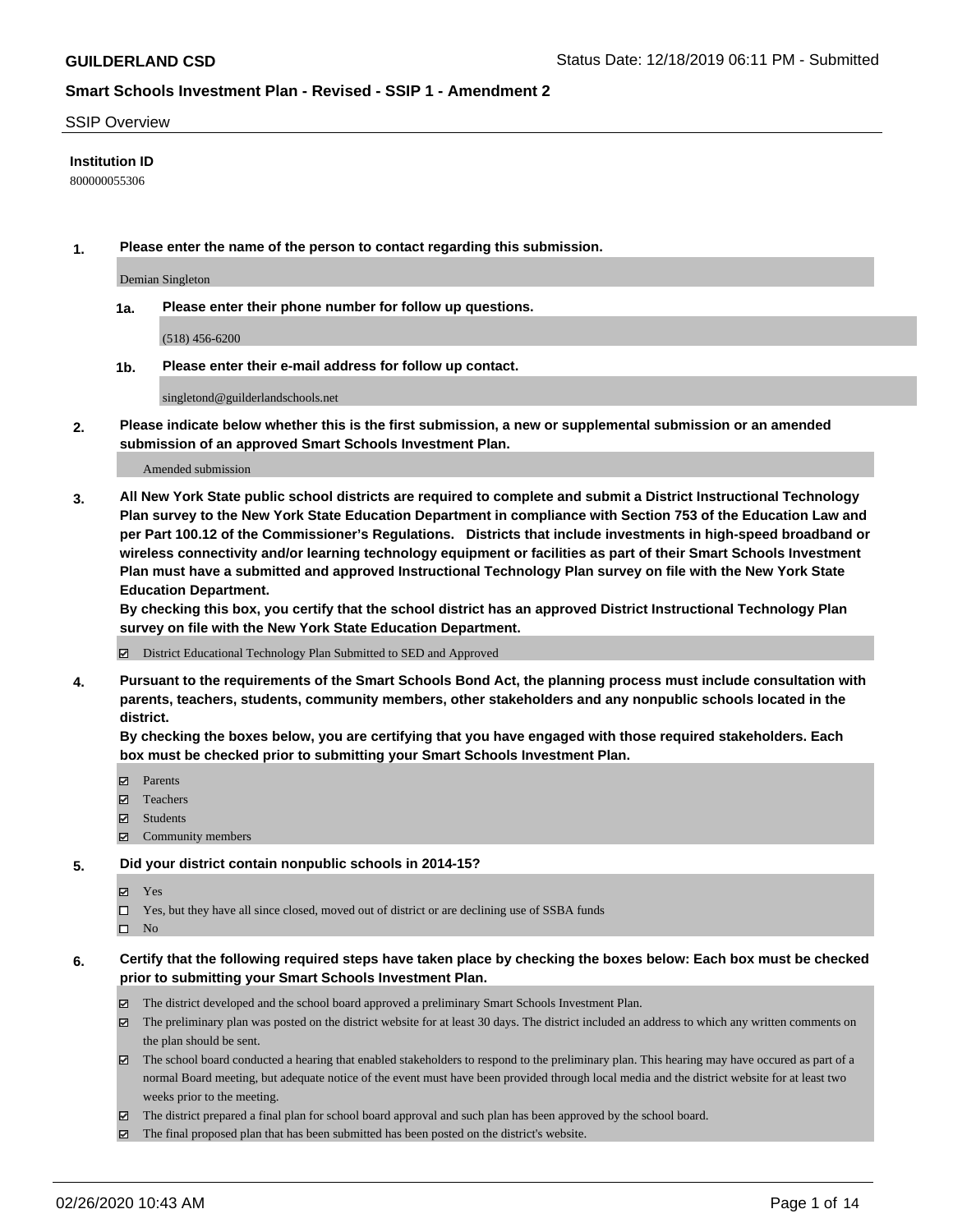SSIP Overview

**6a. Please upload the proposed Smart Schools Investment Plan (SSIP) that was posted on the district's website, along with any supporting materials. Note that this should be different than your recently submitted Educational Technology Survey. The Final SSIP, as approved by the School Board, should also be posted on the website and remain there during the course of the projects contained therein.**

GCSDSSIPFinalDraft\_(2).pdf

**6b. Enter the webpage address where the final Smart Schools Investment Plan is posted. The Plan should remain posted for the life of the included projects.**

https://www.guilderlandschools.org/smart-schools-investment-plan/

**7. Please enter an estimate of the total number of students and staff that will benefit from this Smart Schools Investment Plan based on the cumulative projects submitted to date.**

5,400

**8. An LEA/School District may partner with one or more other LEA/School Districts to form a consortium to pool Smart Schools Bond Act funds for a project that meets all other Smart School Bond Act requirements. Each school district participating in the consortium will need to file an approved Smart Schools Investment Plan for the project and submit a signed Memorandum of Understanding that sets forth the details of the consortium including the roles of each respective district.**

 $\Box$  The district plans to participate in a consortium to partner with other school district(s) to implement a Smart Schools project.

### **9. Please enter the name and 6-digit SED Code for each LEA/School District participating in the Consortium.**

| <b>Partner LEA/District</b> | ISED BEDS Code |
|-----------------------------|----------------|
| (No Response)               | (No Response)  |

#### **10. Please upload a signed Memorandum of Understanding with all of the participating Consortium partners.**

(No Response)

**11. Your district's Smart Schools Bond Act Allocation is:**

\$2,096,732

#### **12. Final 2014-15 BEDS Enrollment to calculate Nonpublic Sharing Requirement**

|            | Public Enrollment | Nonpublic Enrollment | Total Enrollment | I Nonpublic Percentage |
|------------|-------------------|----------------------|------------------|------------------------|
| Enrollment | .909              | 100<br>LL            | 5.031.00         | 2.42                   |

**13. This table compares each category budget total, as entered in that category's page, to the total expenditures listed in the category's expenditure table. Any discrepancies between the two must be resolved before submission.**

|                                          | Sub-Allocations | <b>Expenditure Totals</b> | Difference |
|------------------------------------------|-----------------|---------------------------|------------|
| <b>School Connectivity</b>               | 1,604.00        | 1,604.00                  | 0.00       |
| Connectivity Projects for<br>Communities | 0.00            | 0.00                      | 0.00       |
| Classroom Technology                     | 0.00            | 0.00                      | 0.00       |
| Pre-Kindergarten Classrooms              | 0.00            | 0.00                      | 0.00       |
| Replace Transportable<br>Classrooms      | 0.00            | 0.00                      | 0.00       |
| <b>High-Tech Security Features</b>       | 0.00            | 0.00                      | 0.00       |
| Nonpublic Loan                           | 0.00            | 0.00                      | 0.00       |
| Totals:                                  |                 |                           |            |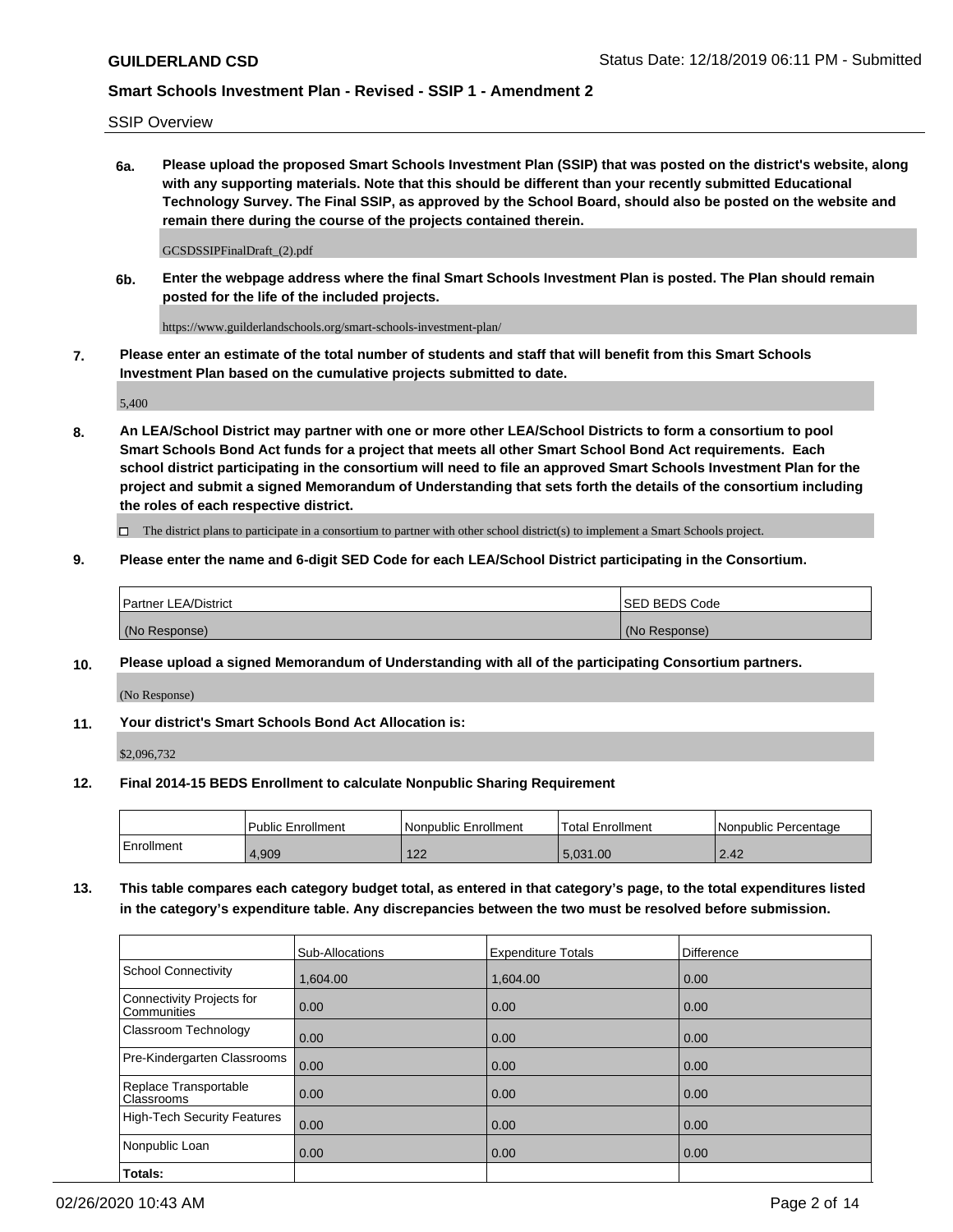SSIP Overview

| Sub-Allor<br>cations | Totals<br>. Expenditure | Difference |
|----------------------|-------------------------|------------|
| 604, ،               | 1,604                   |            |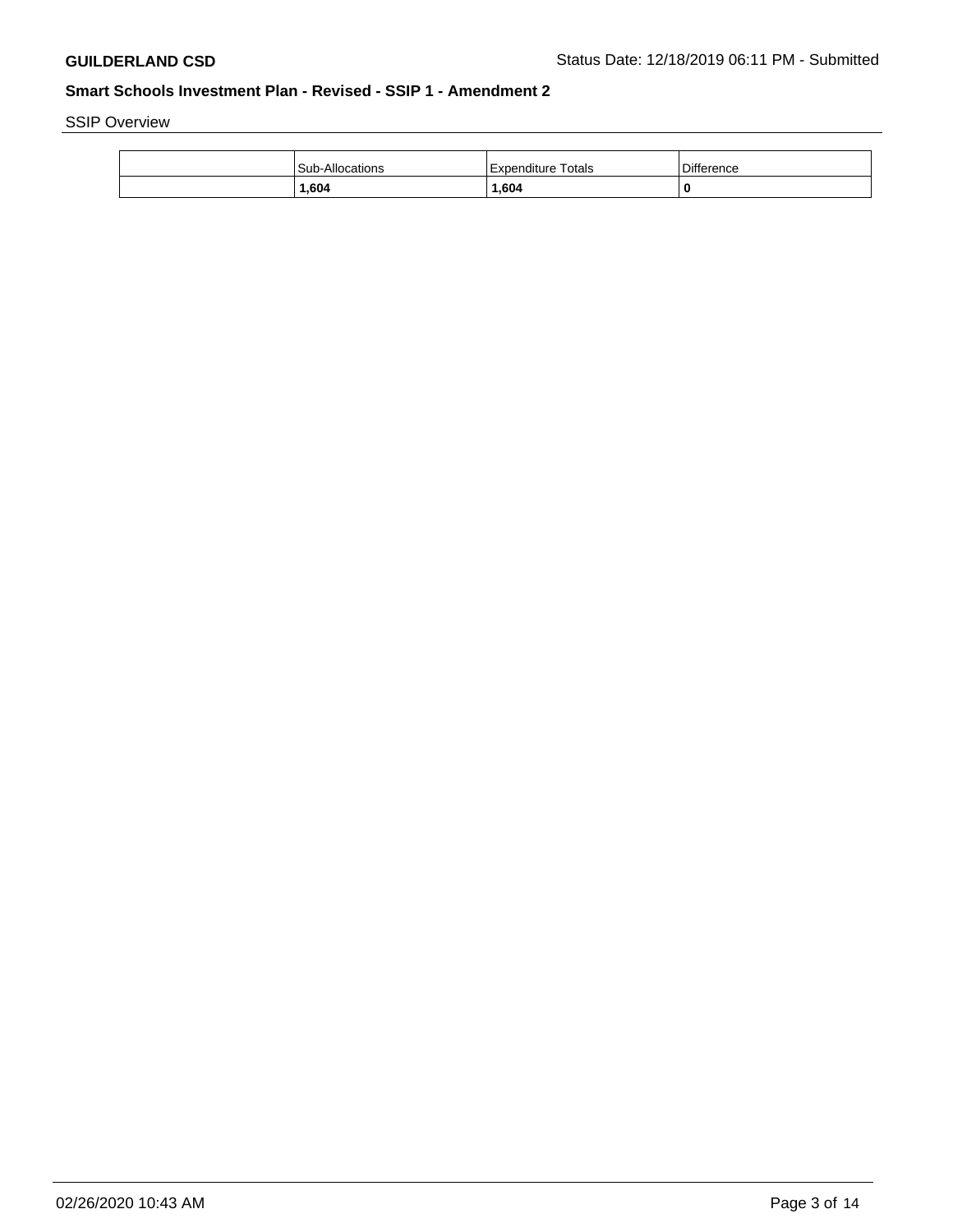School Connectivity

- **1. In order for students and faculty to receive the maximum benefit from the technology made available under the Smart Schools Bond Act, their school buildings must possess sufficient connectivity infrastructure to ensure that devices can be used during the school day. Smart Schools Investment Plans must demonstrate that:**
	- **• sufficient infrastructure that meets the Federal Communications Commission's 100 Mbps per 1,000 students standard currently exists in the buildings where new devices will be deployed, or**
	- **• is a planned use of a portion of Smart Schools Bond Act funds, or**
	- **• is under development through another funding source.**

**Smart Schools Bond Act funds used for technology infrastructure or classroom technology investments must increase the number of school buildings that meet or exceed the minimum speed standard of 100 Mbps per 1,000 students and staff within 12 months. This standard may be met on either a contracted 24/7 firm service or a "burstable" capability. If the standard is met under the burstable criteria, it must be:**

**1. Specifically codified in a service contract with a provider, and**

**2. Guaranteed to be available to all students and devices as needed, particularly during periods of high demand, such as computer-based testing (CBT) periods.**

**Please describe how your district already meets or is planning to meet this standard within 12 months of plan submission.**

(No Response)

**1a. If a district believes that it will be impossible to meet this standard within 12 months, it may apply for a waiver of this requirement, as described on the Smart Schools website. The waiver must be filed and approved by SED prior to submitting this survey.**

 $\Box$  By checking this box, you are certifying that the school district has an approved waiver of this requirement on file with the New York State Education Department.

**2. Connectivity Speed Calculator (Required). If the district currently meets the required speed, enter "Currently Met" in the last box: Expected Date When Required Speed Will be Met.**

|                  | l Number of     | Required Speed | Current Speed in | Expected Speed | Expected Date                           |
|------------------|-----------------|----------------|------------------|----------------|-----------------------------------------|
|                  | <b>Students</b> | In Mbps        | l Mbps           | to be Attained | When Required                           |
|                  |                 |                |                  |                | l Within 12 Months ISpeed Will be Met l |
| Calculated Speed | (No Response)   | 0.00           | (No Response)    | (No Response)  | (No Response)                           |

**3. Describe how you intend to use Smart Schools Bond Act funds for high-speed broadband and/or wireless connectivity projects in school buildings.**

**\*\*This amendment reflects changes which will provide 2 additional access points in locations necessary to achieve the goals of SSIP 1. The items shown below will be added to complete this project as intended the more current access points.**

**4. Describe the linkage between the district's District Instructional Technology Plan and how the proposed projects will improve teaching and learning. (There should be a link between your response to this question and your responses to Question 1 in Section IV - NYSED Initiatives Alignment: "Explain how the district use of instructional technology will serve as a part of a comprehensive and sustained effort to support rigorous academic standards attainment and performance improvement for students."** 

**Your answer should also align with your answers to the questions in Section II - Strategic Technology Planning and the associated Action Steps in Section III - Action Plan.)**

(No Response)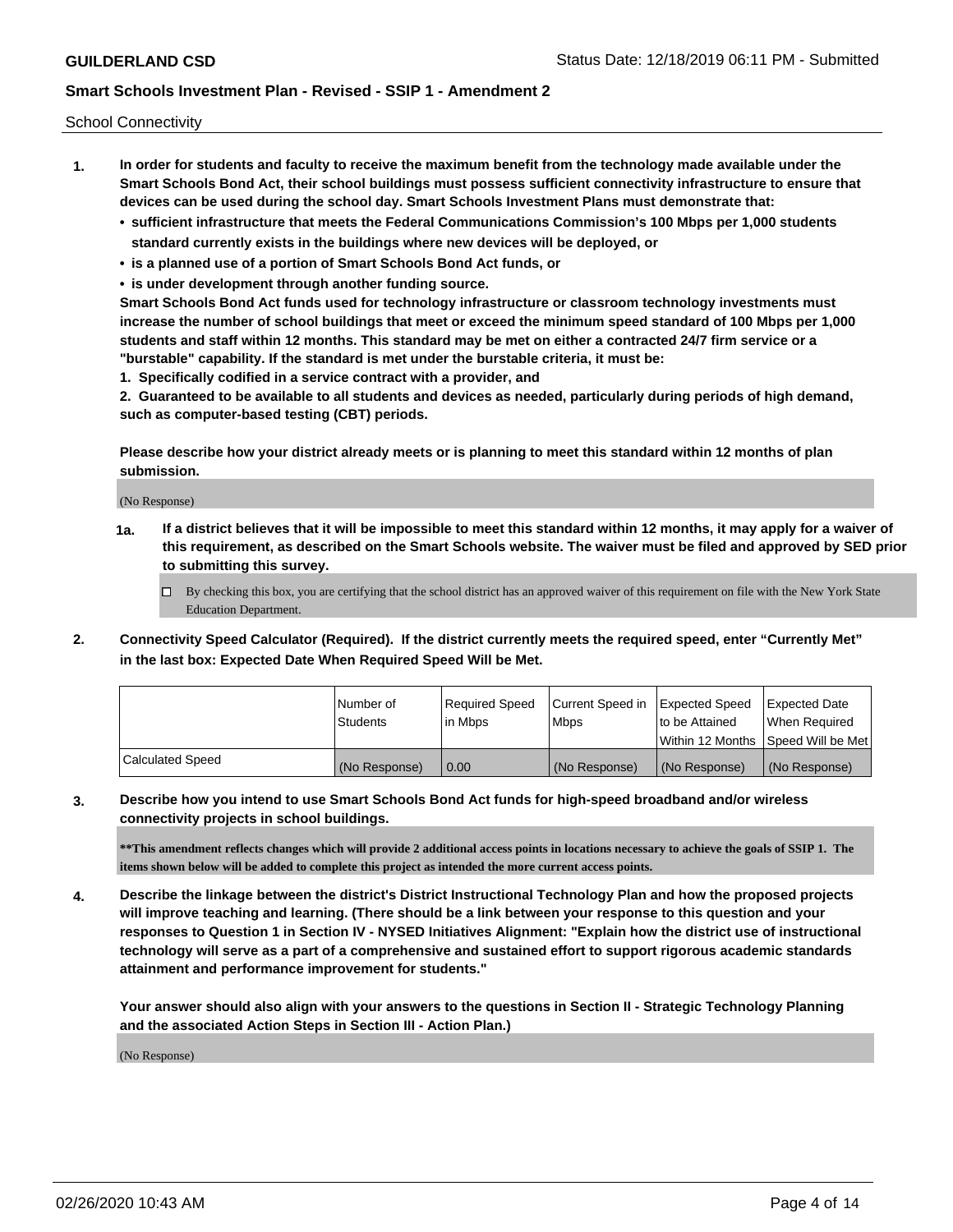School Connectivity

**5. If the district wishes to have students and staff access the Internet from wireless devices within the school building, or in close proximity to it, it must first ensure that it has a robust Wi-Fi network in place that has sufficient bandwidth to meet user demand.**

**Please describe how you have quantified this demand and how you plan to meet this demand.**

(No Response)

**6. Smart Schools plans with any expenditures in the School Connectivity category require a project number from the Office of Facilities Planning. Districts must submit an SSBA LOI and receive project numbers prior to submitting the SSIP. As indicated on the LOI, some projects may be eligible for a streamlined review and will not require a building permit.**

**Please indicate on a separate row each project number given to you by the Office of Facilities Planning.**

| Project Number        |  |
|-----------------------|--|
| 01-08-02-06-7-999-BA1 |  |

**7. Certain high-tech security and connectivity infrastructure projects may be eligible for an expedited review process as determined by the Office of Facilities Planning.**

**Was your project deemed eligible for streamlined review?**

Yes

- **7a. Districts that choose the Streamlined Review Process will be required to certify that they have reviewed all installations with their licensed architect or engineer of record and provide that person's name and license number. The licensed professional must review the products and proposed method of installation prior to implementation and review the work during and after completion in order to affirm that the work was codecompliant, if requested.**
	- I certify that I have reviewed all installations with a licensed architect or engineer of record.
- **8. Include the name and license number of the architect or engineer of record.**

| Name               | License Number |
|--------------------|----------------|
| Daniel D. Woodside | 28237          |

**9. Public Expenditures – Loanable (Counts toward the nonpublic loan calculation)**

| Select the allowable expenditure type.      | <b>PUBLIC</b> Items to be | Quantity         | Cost Per Item    | <b>Total Cost</b> |
|---------------------------------------------|---------------------------|------------------|------------------|-------------------|
| Repeat to add another item under each type. | Purchased                 |                  |                  |                   |
| (No Response)                               | (No Response)             | (No<br>Response) | (No<br>Response) | 0.00              |
|                                             |                           |                  | 0.00             |                   |

### **10. Public Expenditures – Non-Loanable (Does not count toward nonpublic loan calculation)**

| Select the allowable expenditure          | <b>PUBLIC</b> Items to be purchased | Quantity       | Cost per Item | <b>Total Cost</b> |
|-------------------------------------------|-------------------------------------|----------------|---------------|-------------------|
| type.<br>Repeat to add another item under |                                     |                |               |                   |
| each type.                                |                                     |                |               |                   |
| Network/Access Costs                      | AIRONET 2.4GHZ 2DBI and 5GHZ        | 8              | 23.00         | 184.00            |
| Network/Access Costs                      | 802.11AC W2 AP W/CA 4x4:3 EXT       | $\overline{2}$ | 710.00        | 1,420.00          |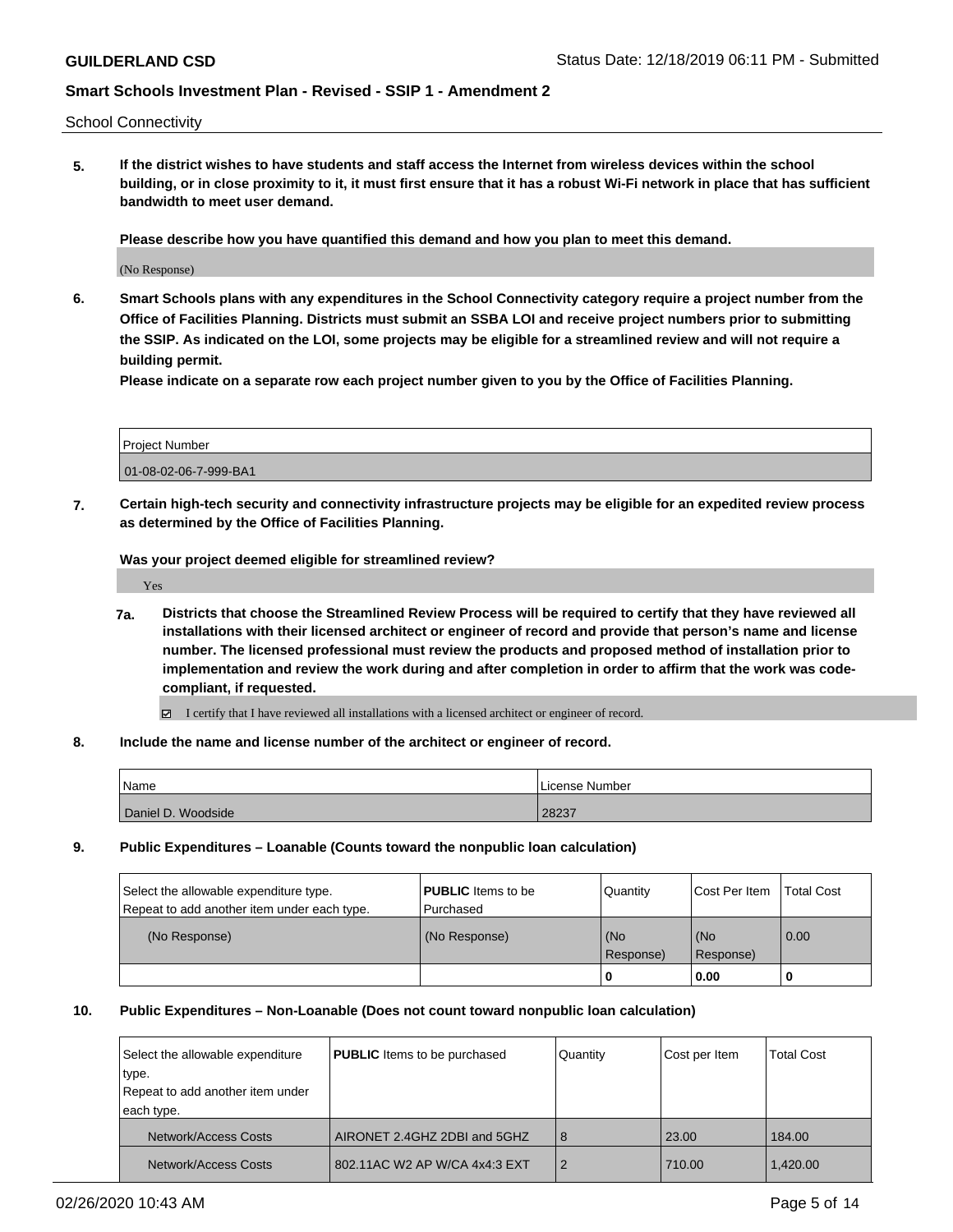School Connectivity

| Select the allowable expenditure | <b>PUBLIC</b> Items to be purchased | Quantity | Cost per Item | <b>Total Cost</b> |
|----------------------------------|-------------------------------------|----------|---------------|-------------------|
| type.                            |                                     |          |               |                   |
| Repeat to add another item under |                                     |          |               |                   |
| each type.                       |                                     |          |               |                   |
|                                  |                                     | 10       | 733.00        | 1,604             |

## **11. Final 2014-15 BEDS Enrollment to calculate Nonpublic Sharing Requirement (no changes allowed.)**

|            | <b>Public Enrollment</b> | Nonpublic Enrollment | Total Enrollment | Nonpublic Percentage |
|------------|--------------------------|----------------------|------------------|----------------------|
| Enrollment | 1,909                    | 100<br>122           | 5.031.00         | 2.42                 |

## **12. Total Public Budget - Loanable (Counts toward the nonpublic loan calculation)**

|                                               | Public Allocations | <b>Estimated Nonpublic Loan</b><br>Amount | <b>Estimated Total Sub-Allocations</b> |
|-----------------------------------------------|--------------------|-------------------------------------------|----------------------------------------|
| Network/Access Costs                          | (No Response)      | 0.00                                      | 0.00                                   |
| School Internal Connections and<br>Components | (No Response)      | 0.00                                      | 0.00                                   |
| Other                                         | (No Response)      | 0.00                                      | 0.00                                   |
| Totals:                                       | 0.00               | u                                         | 0                                      |

### **13. Total Public Budget – Non-Loanable (Does not count toward the nonpublic loan calculation)**

|                                            | Sub-          |
|--------------------------------------------|---------------|
|                                            | Allocation    |
| Network/Access Costs                       | 1,604.00      |
| <b>Outside Plant Costs</b>                 | (No Response) |
| School Internal Connections and Components | (No Response) |
| Professional Services                      | (No Response) |
| Testing                                    | (No Response) |
| <b>Other Upfront Costs</b>                 | (No Response) |
| <b>Other Costs</b>                         | (No Response) |
| Totals:                                    | 1,604.00      |

## **14. School Connectivity Totals**

|                          | Total Sub-Allocations |
|--------------------------|-----------------------|
| Total Loanable Items     | 0.00                  |
| Total Non-Ioanable Items | 1,604.00              |
| Totals:                  | 1,604                 |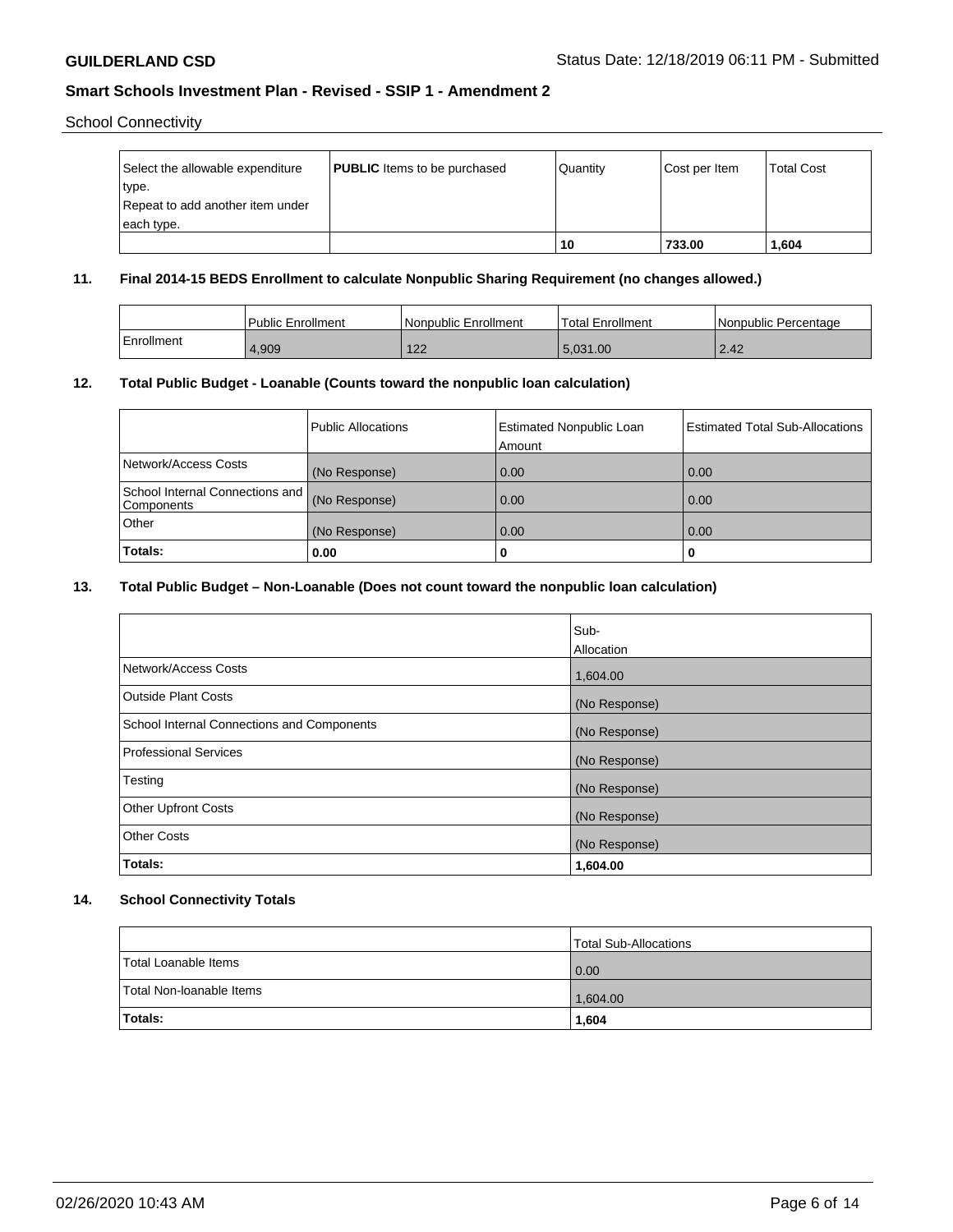Community Connectivity (Broadband and Wireless)

**1. Describe how you intend to use Smart Schools Bond Act funds for high-speed broadband and/or wireless connectivity projects in the community.**

(No Response)

**2. Please describe how the proposed project(s) will promote student achievement and increase student and/or staff access to the Internet in a manner that enhances student learning and/or instruction outside of the school day and/or school building.**

(No Response)

**3. Community connectivity projects must comply with all the necessary local building codes and regulations (building and related permits are not required prior to plan submission).**

 $\Box$  I certify that we will comply with all the necessary local building codes and regulations.

**4. Please describe the physical location of the proposed investment.**

(No Response)

**5. Please provide the initial list of partners participating in the Community Connectivity Broadband Project, along with their Federal Tax Identification (Employer Identification) number.**

| <b>Project Partners</b> | l Federal ID # |
|-------------------------|----------------|
| (No Response)           | (No Response)  |

**6. Please detail the type, quantity, per unit cost and total cost of the eligible items under each sub-category.**

| Select the allowable expenditure | Item to be purchased | Quantity      | Cost per Item | <b>Total Cost</b> |
|----------------------------------|----------------------|---------------|---------------|-------------------|
| type.                            |                      |               |               |                   |
| Repeat to add another item under |                      |               |               |                   |
| each type.                       |                      |               |               |                   |
| (No Response)                    | (No Response)        | (No Response) | (No Response) | 0.00              |
|                                  |                      | o             | 0.00          |                   |

**7. If you are submitting an allocation for Community Connectivity, complete this table.**

**Note that the calculated Total at the bottom of the table must equal the Total allocation for this category that you entered in the SSIP Overview overall budget.**

|                                    | Sub-Allocation |
|------------------------------------|----------------|
| Network/Access Costs               | (No Response)  |
| Outside Plant Costs                | (No Response)  |
| <b>Tower Costs</b>                 | (No Response)  |
| <b>Customer Premises Equipment</b> | (No Response)  |
| <b>Professional Services</b>       | (No Response)  |
| Testing                            | (No Response)  |
| <b>Other Upfront Costs</b>         | (No Response)  |
| <b>Other Costs</b>                 | (No Response)  |
| Totals:                            | 0.00           |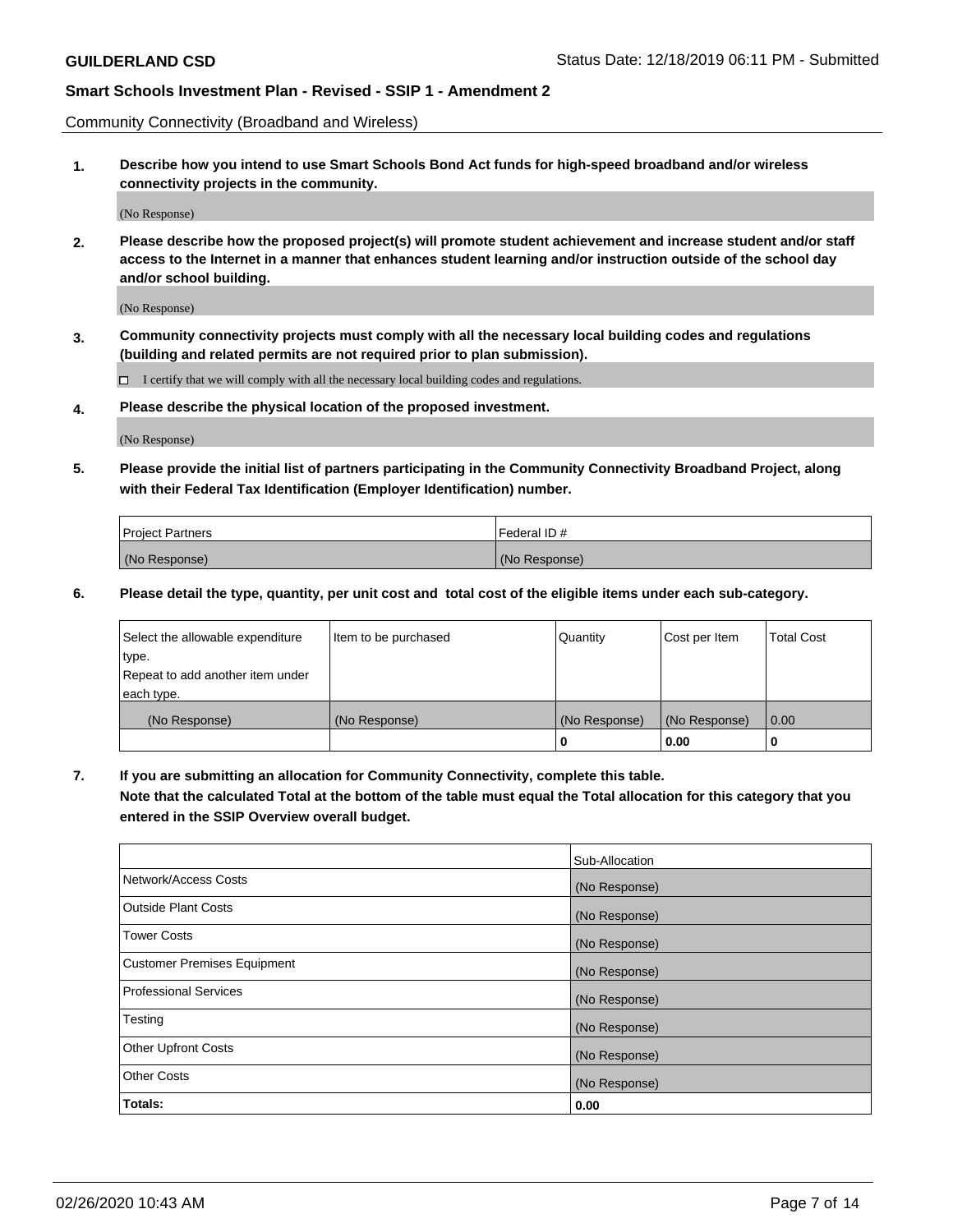### Classroom Learning Technology

**1. In order for students and faculty to receive the maximum benefit from the technology made available under the Smart Schools Bond Act, their school buildings must possess sufficient connectivity infrastructure to ensure that devices can be used during the school day. Smart Schools Investment Plans must demonstrate that sufficient infrastructure that meets the Federal Communications Commission's 100 Mbps per 1,000 students standard currently exists in the buildings where new devices will be deployed, or is a planned use of a portion of Smart Schools Bond Act funds, or is under development through another funding source. Smart Schools Bond Act funds used for technology infrastructure or classroom technology investments must increase the number of school buildings that meet or exceed the minimum speed standard of 100 Mbps per 1,000 students and staff within 12 months. This standard may be met on either a contracted 24/7 firm service or a**

- **"burstable" capability. If the standard is met under the burstable criteria, it must be:**
- **1. Specifically codified in a service contract with a provider, and**

**2. Guaranteed to be available to all students and devices as needed, particularly during periods of high demand, such as computer-based testing (CBT) periods.**

**Please describe how your district already meets or is planning to meet this standard within 12 months of plan submission.**

(No Response)

- **1a. If a district believes that it will be impossible to meet this standard within 12 months, it may apply for a waiver of this requirement, as described on the Smart Schools website. The waiver must be filed and approved by SED prior to submitting this survey.**
	- By checking this box, you are certifying that the school district has an approved waiver of this requirement on file with the New York State Education Department.
- **2. Connectivity Speed Calculator (Required). If the district currently meets the required speed, enter "Currently Met" in the last box: Expected Date When Required Speed Will be Met.**

|                  | l Number of     | Required Speed | Current Speed in | <b>Expected Speed</b> | <b>Expected Date</b>                |
|------------------|-----------------|----------------|------------------|-----------------------|-------------------------------------|
|                  | <b>Students</b> | l in Mbps      | l Mbps           | to be Attained        | When Required                       |
|                  |                 |                |                  |                       | Within 12 Months  Speed Will be Met |
| Calculated Speed | (No Response)   | 0.00           | (No Response)    | l (No Response)       | (No Response)                       |

**3. If the district wishes to have students and staff access the Internet from wireless devices within the school building, or in close proximity to it, it must first ensure that it has a robust Wi-Fi network in place that has sufficient bandwidth to meet user demand.**

**Please describe how you have quantified this demand and how you plan to meet this demand.**

(No Response)

**4. All New York State public school districts are required to complete and submit an Instructional Technology Plan survey to the New York State Education Department in compliance with Section 753 of the Education Law and per Part 100.12 of the Commissioner's Regulations.**

**Districts that include educational technology purchases as part of their Smart Schools Investment Plan must have a submitted and approved Instructional Technology Plan survey on file with the New York State Education Department.**

- By checking this box, you are certifying that the school district has an approved Instructional Technology Plan survey on file with the New York State Education Department.
- **5. Describe the devices you intend to purchase and their compatibility with existing or planned platforms or systems. Specifically address the adequacy of each facility's electrical, HVAC and other infrastructure necessary to install and support the operation of the planned technology.**

(No Response)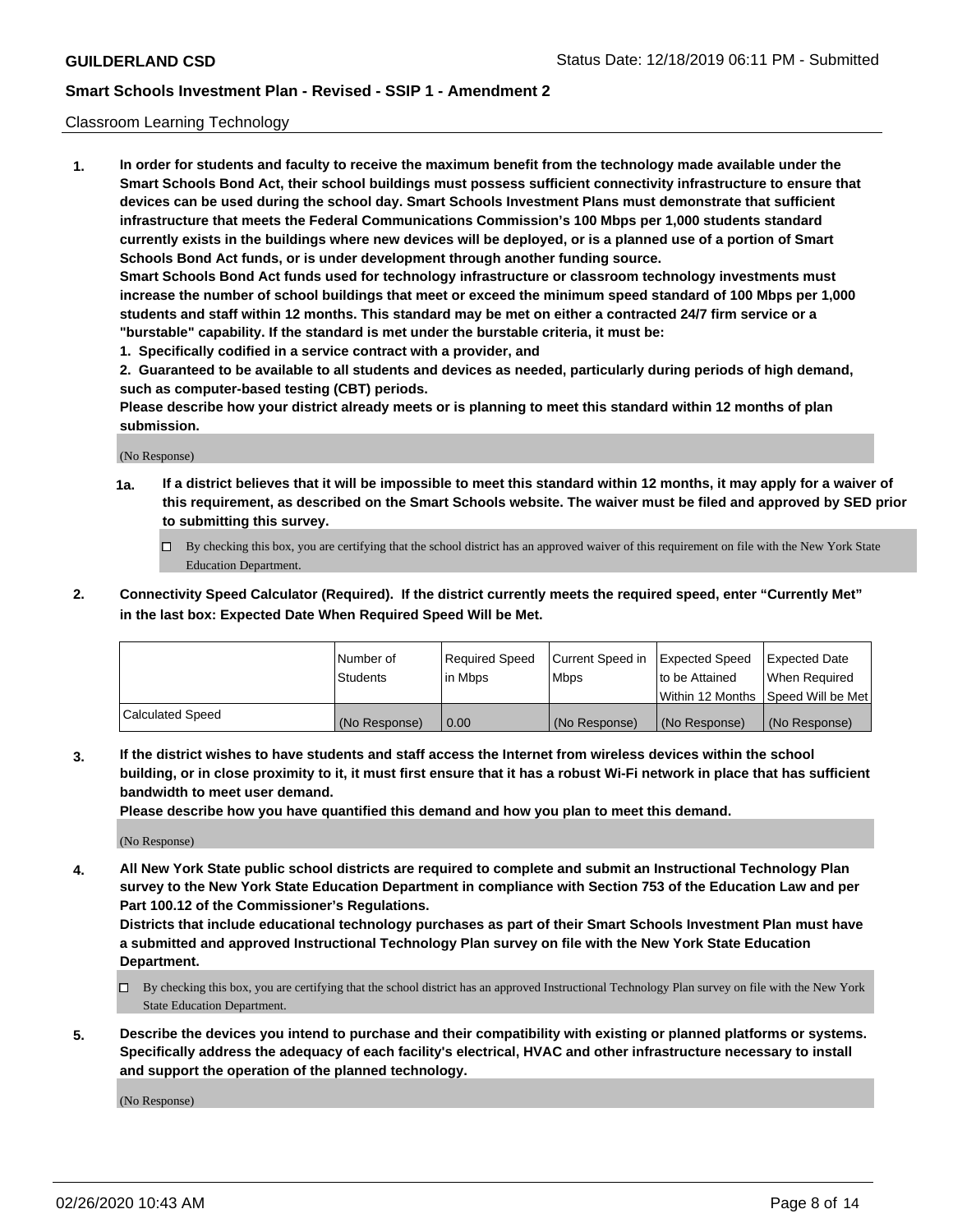### Classroom Learning Technology

- **6. Describe how the proposed technology purchases will:**
	- **> enhance differentiated instruction;**
	- **> expand student learning inside and outside the classroom;**
	- **> benefit students with disabilities and English language learners; and**
	- **> contribute to the reduction of other learning gaps that have been identified within the district.**

**The expectation is that districts will place a priority on addressing the needs of students who struggle to succeed in a rigorous curriculum. Responses in this section should specifically address this concern and align with the district's Instructional Technology Plan (in particular Question 2 of E. Curriculum and Instruction: "Does the district's instructional technology plan address the needs of students with disabilities to ensure equitable access to instruction, materials and assessments?" and Question 3 of the same section: "Does the district's instructional technology plan address the provision of assistive technology specifically for students with disabilities to ensure access to and participation in the general curriculum?")**

**In addition, describe how the district ensures equitable access to instruction, materials and assessments and participation in the general curriculum for both SWD and English Language Learners/Multilingual Learners (ELL/MLL) students.**

(No Response)

**7. Where appropriate, describe how the proposed technology purchases will enhance ongoing communication with parents and other stakeholders and help the district facilitate technology-based regional partnerships, including distance learning and other efforts.**

(No Response)

**8. Describe the district's plan to provide professional development to ensure that administrators, teachers and staff can employ the technology purchased to enhance instruction successfully.**

**Note: This response should be aligned and expanded upon in accordance with your district's response to Question 1 of F. Professional Development of your Instructional Technology Plan: "Please provide a summary of professional development offered to teachers and staff, for the time period covered by this plan, to support technology to enhance teaching and learning. Please include topics, audience and method of delivery within your summary."**

(No Response)

- **9. Districts must contact one of the SUNY/CUNY teacher preparation programs listed on the document on the left side of the page that supplies the largest number of the district's new teachers to request advice on innovative uses and best practices at the intersection of pedagogy and educational technology.**
	- By checking this box, you certify that you have contacted the SUNY/CUNY teacher preparation program that supplies the largest number of your new teachers to request advice on these issues.
	- **9a. Please enter the name of the SUNY or CUNY Institution that you contacted.**

(No Response)

**9b. Enter the primary Institution phone number.**

(No Response)

**9c. Enter the name of the contact person with whom you consulted and/or will be collaborating with on innovative uses of technology and best practices.**

(No Response)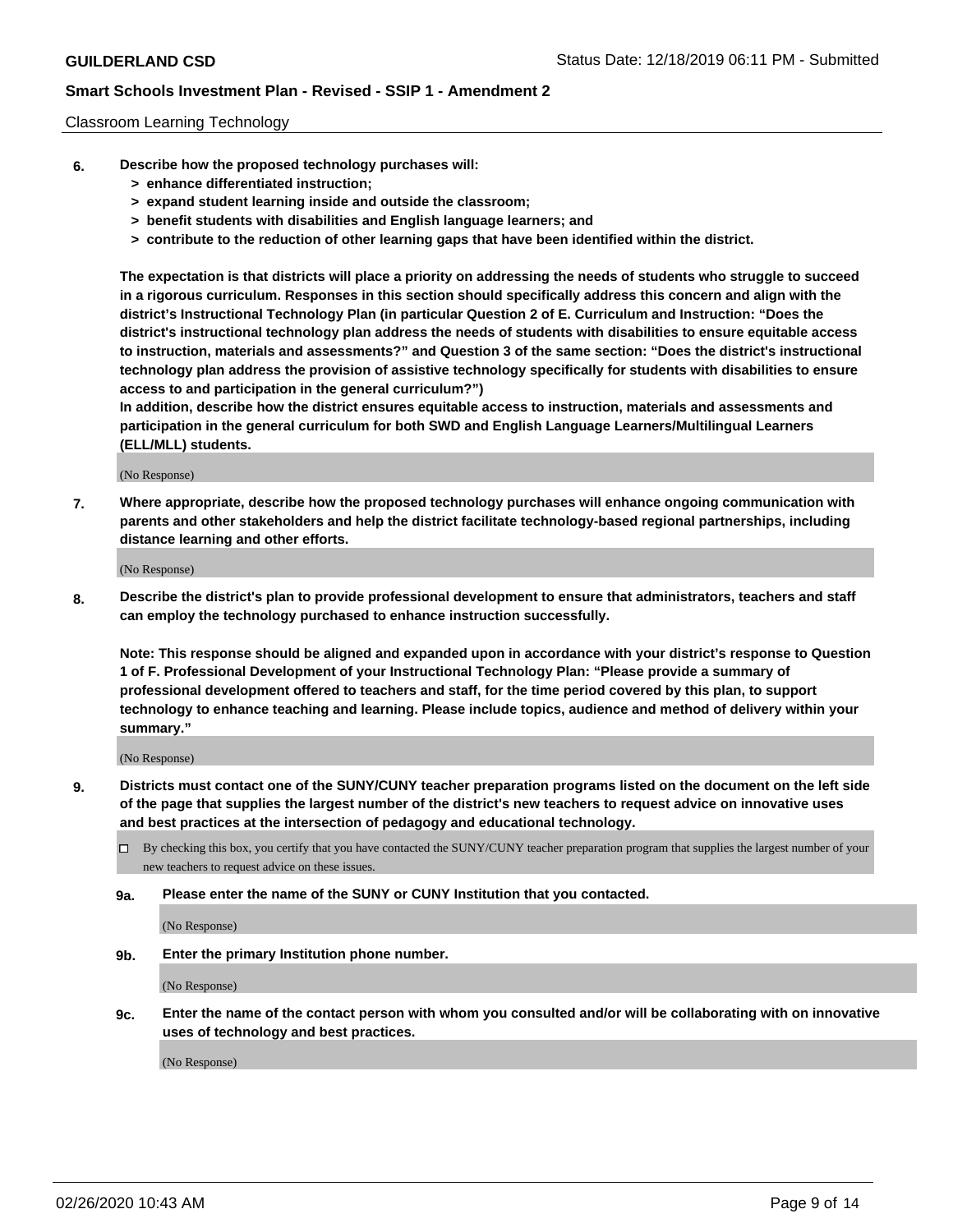### Classroom Learning Technology

**10. To ensure the sustainability of technology purchases made with Smart Schools funds, districts must demonstrate a long-term plan to maintain and replace technology purchases supported by Smart Schools Bond Act funds. This sustainability plan shall demonstrate a district's capacity to support recurring costs of use that are ineligible for Smart Schools Bond Act funding such as device maintenance, technical support, Internet and wireless fees, maintenance of hotspots, staff professional development, building maintenance and the replacement of incidental items. Further, such a sustainability plan shall include a long-term plan for the replacement of purchased devices and equipment at the end of their useful life with other funding sources.**

 $\Box$  By checking this box, you certify that the district has a sustainability plan as described above.

**11. Districts must ensure that devices purchased with Smart Schools Bond funds will be distributed, prepared for use, maintained and supported appropriately. Districts must maintain detailed device inventories in accordance with generally accepted accounting principles.**

By checking this box, you certify that the district has a distribution and inventory management plan and system in place.

#### **12. Please detail the type, quantity, per unit cost and total cost of the eligible items under each sub-category.**

| Select the allowable expenditure<br>∣type. | Item to be Purchased | Quantity      | Cost per Item | <b>Total Cost</b> |
|--------------------------------------------|----------------------|---------------|---------------|-------------------|
| Repeat to add another item under           |                      |               |               |                   |
| each type.                                 |                      |               |               |                   |
| (No Response)                              | (No Response)        | (No Response) | (No Response) | 0.00              |
|                                            |                      | 0             | 0.00          |                   |

### **13. Final 2014-15 BEDS Enrollment to calculate Nonpublic Sharing Requirement (no changes allowed.)**

|              | l Public Enrollment | Nonpublic Enrollment | <b>Total Enrollment</b> | Nonpublic<br>l Percentage |
|--------------|---------------------|----------------------|-------------------------|---------------------------|
| l Enrollment | 4.909               | 122                  | 5.031.00                | 2.42                      |

### **14. If you are submitting an allocation for Classroom Learning Technology complete this table.**

|                         | Public School Sub-Allocation | <b>Estimated Nonpublic Loan</b><br>Amount<br>(Based on Percentage Above) | Estimated Total Public and<br>Nonpublic Sub-Allocation |
|-------------------------|------------------------------|--------------------------------------------------------------------------|--------------------------------------------------------|
| Interactive Whiteboards | (No Response)                | 0.00                                                                     | 0.00                                                   |
| Computer Servers        | (No Response)                | 0.00                                                                     | 0.00                                                   |
| Desktop Computers       | (No Response)                | 0.00                                                                     | 0.00                                                   |
| <b>Laptop Computers</b> | (No Response)                | 0.00                                                                     | 0.00                                                   |
| <b>Tablet Computers</b> | (No Response)                | 0.00                                                                     | 0.00                                                   |
| Other Costs             | (No Response)                | 0.00                                                                     | 0.00                                                   |
| Totals:                 | 0.00                         | 0                                                                        | 0                                                      |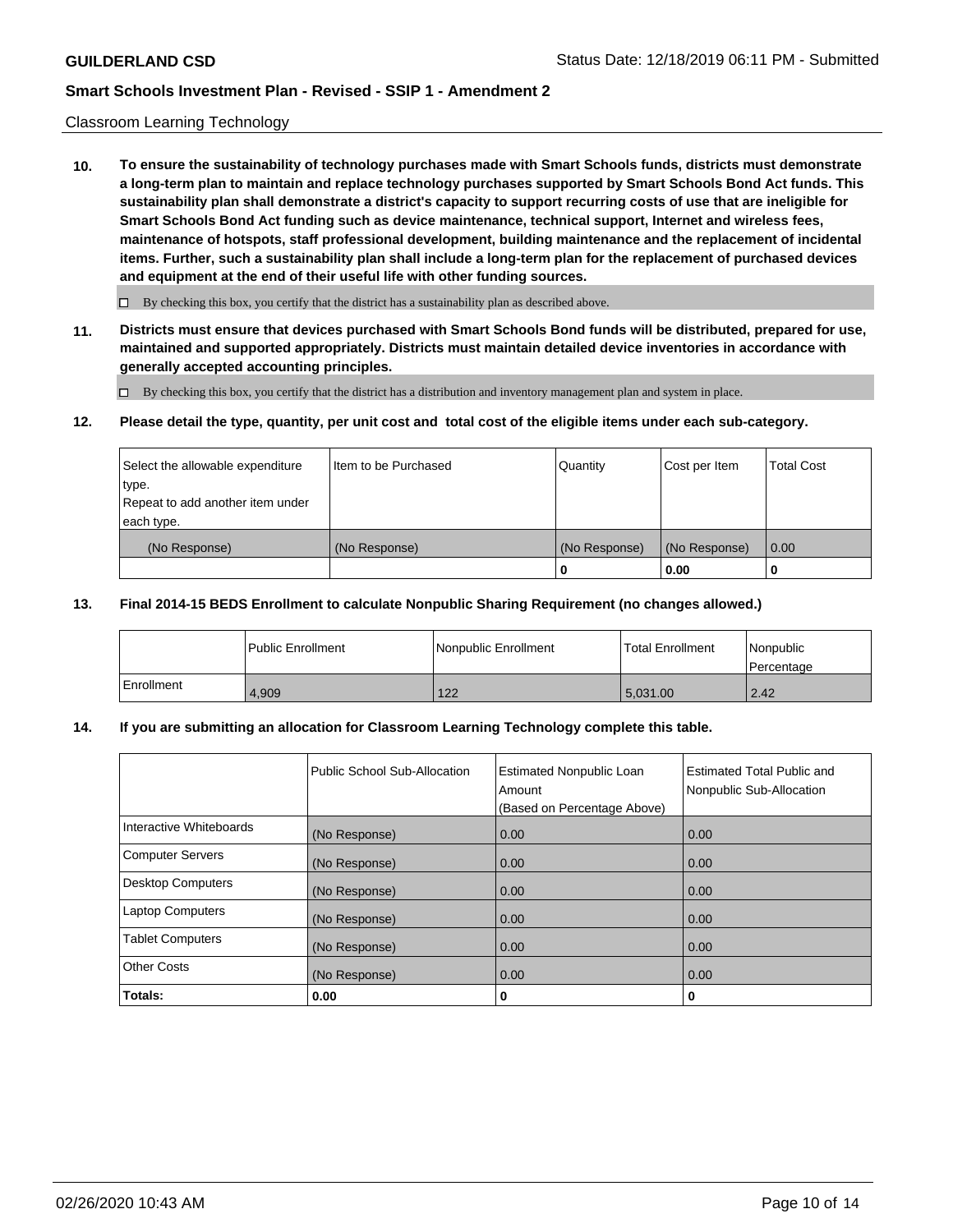### Pre-Kindergarten Classrooms

**1. Provide information regarding how and where the district is currently serving pre-kindergarten students and justify the need for additional space with enrollment projections over 3 years.**

(No Response)

- **2. Describe the district's plan to construct, enhance or modernize education facilities to accommodate prekindergarten programs. Such plans must include:**
	- **Specific descriptions of what the district intends to do to each space;**
	- **An affirmation that new pre-kindergarten classrooms will contain a minimum of 900 square feet per classroom;**
	- **The number of classrooms involved;**
	- **The approximate construction costs per classroom; and**
	- **Confirmation that the space is district-owned or has a long-term lease that exceeds the probable useful life of the improvements.**

(No Response)

**3. Smart Schools Bond Act funds may only be used for capital construction costs. Describe the type and amount of additional funds that will be required to support ineligible ongoing costs (e.g. instruction, supplies) associated with any additional pre-kindergarten classrooms that the district plans to add.**

(No Response)

**4. All plans and specifications for the erection, repair, enlargement or remodeling of school buildings in any public school district in the State must be reviewed and approved by the Commissioner. Districts that plan capital projects using their Smart Schools Bond Act funds will undergo a Preliminary Review Process by the Office of Facilities Planning.**

**Please indicate on a separate row each project number given to you by the Office of Facilities Planning.**

| Project Number |  |
|----------------|--|
| (No Response)  |  |
|                |  |

**5. Please detail the type, quantity, per unit cost and total cost of the eligible items under each sub-category.**

| Select the allowable expenditure | Item to be purchased | Quantity      | Cost per Item | <b>Total Cost</b> |
|----------------------------------|----------------------|---------------|---------------|-------------------|
| type.                            |                      |               |               |                   |
| Repeat to add another item under |                      |               |               |                   |
| each type.                       |                      |               |               |                   |
| (No Response)                    | (No Response)        | (No Response) | (No Response) | 0.00              |
|                                  |                      | υ             | 0.00          |                   |

**6. If you have made an allocation for Pre-Kindergarten Classrooms, complete this table. Note that the calculated Total at the bottom of the table must equal the Total allocation for this category that you entered in the SSIP Overview overall budget.**

|                                          | Sub-Allocation |
|------------------------------------------|----------------|
| Construct Pre-K Classrooms               | (No Response)  |
| Enhance/Modernize Educational Facilities | (No Response)  |
| <b>Other Costs</b>                       | (No Response)  |
| Totals:                                  | 0.00           |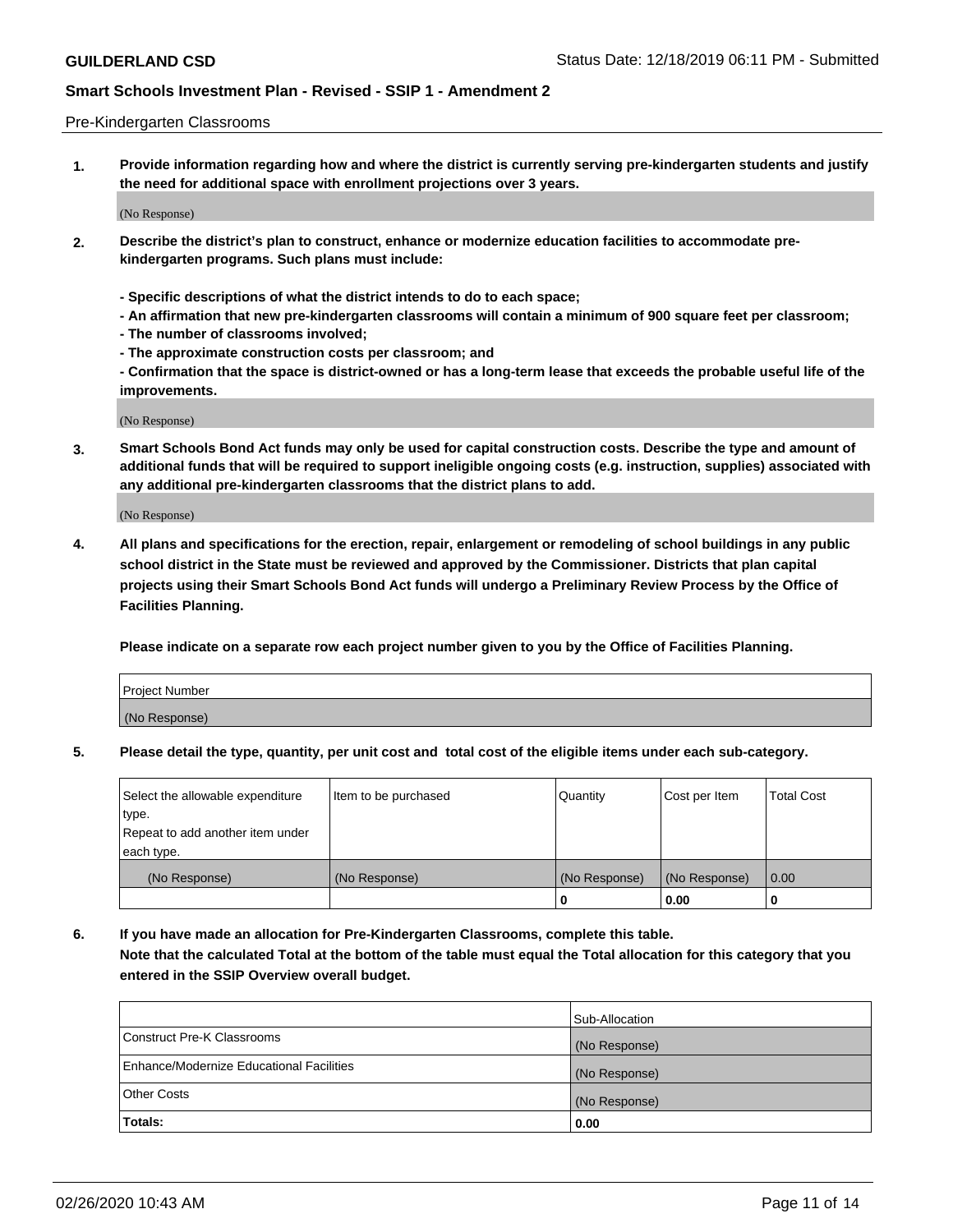Replace Transportable Classrooms

**1. Describe the district's plan to construct, enhance or modernize education facilities to provide high-quality instructional space by replacing transportable classrooms.**

(No Response)

**2. All plans and specifications for the erection, repair, enlargement or remodeling of school buildings in any public school district in the State must be reviewed and approved by the Commissioner. Districts that plan capital projects using their Smart Schools Bond Act funds will undergo a Preliminary Review Process by the Office of Facilities Planning.**

**Please indicate on a separate row each project number given to you by the Office of Facilities Planning.**

| Project Number |  |
|----------------|--|
|                |  |
| (No Response)  |  |

**3. For large projects that seek to blend Smart Schools Bond Act dollars with other funds, please note that Smart Schools Bond Act funds can be allocated on a pro rata basis depending on the number of new classrooms built that directly replace transportable classroom units.**

**If a district seeks to blend Smart Schools Bond Act dollars with other funds describe below what other funds are being used and what portion of the money will be Smart Schools Bond Act funds.**

(No Response)

**4. Please detail the type, quantity, per unit cost and total cost of the eligible items under each sub-category.**

| Select the allowable expenditure | Item to be purchased | Quantity      | Cost per Item | Total Cost |
|----------------------------------|----------------------|---------------|---------------|------------|
| ∣type.                           |                      |               |               |            |
| Repeat to add another item under |                      |               |               |            |
| each type.                       |                      |               |               |            |
| (No Response)                    | (No Response)        | (No Response) | (No Response) | 0.00       |
|                                  |                      | u             | 0.00          |            |

**5. If you have made an allocation for Replace Transportable Classrooms, complete this table. Note that the calculated Total at the bottom of the table must equal the Total allocation for this category that you entered in the SSIP Overview overall budget.**

|                                                | Sub-Allocation |
|------------------------------------------------|----------------|
| Construct New Instructional Space              | (No Response)  |
| Enhance/Modernize Existing Instructional Space | (No Response)  |
| Other Costs                                    | (No Response)  |
| Totals:                                        | 0.00           |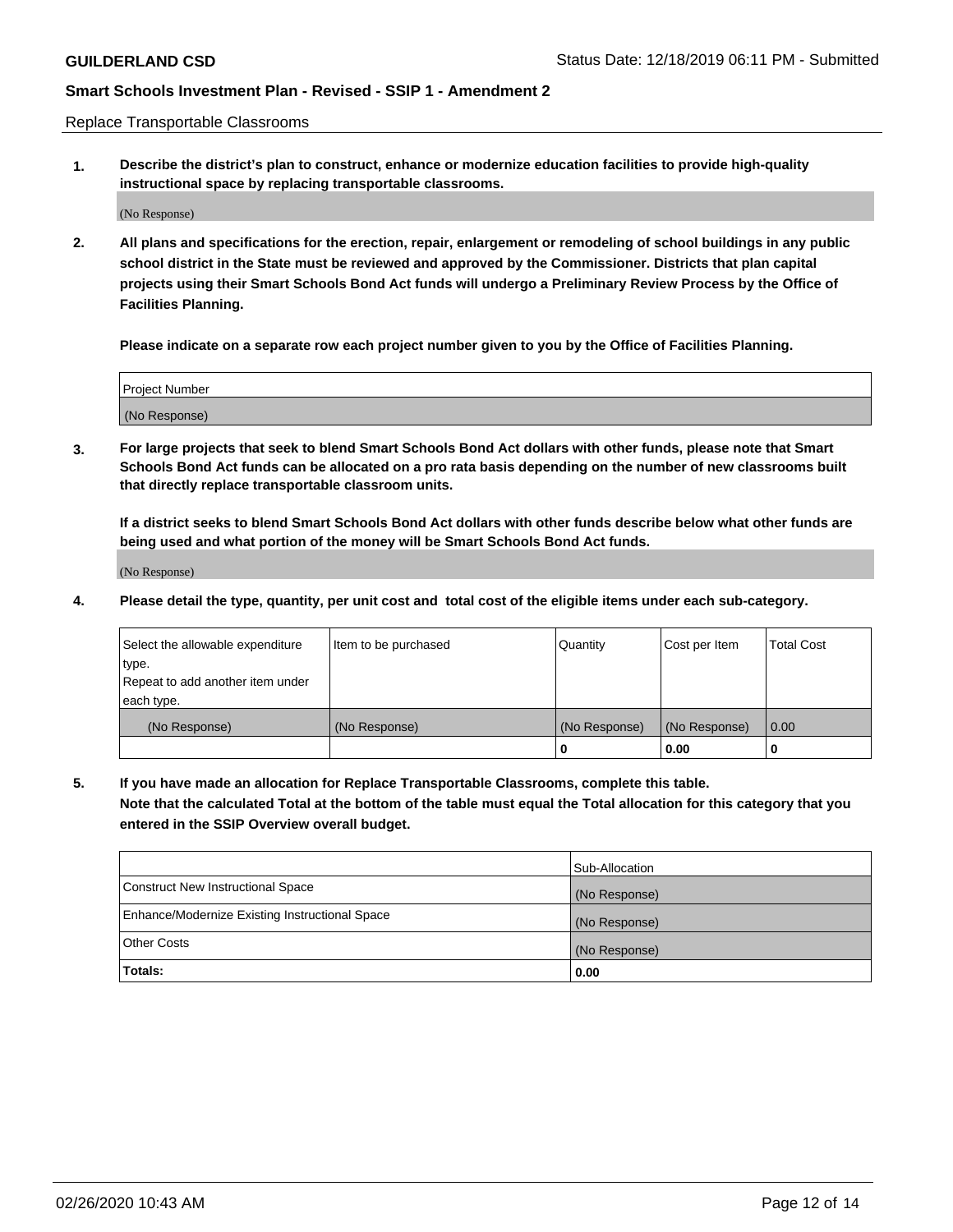High-Tech Security Features

**1. Describe how you intend to use Smart Schools Bond Act funds to install high-tech security features in school buildings and on school campuses.**

(No Response)

**2. All plans and specifications for the erection, repair, enlargement or remodeling of school buildings in any public school district in the State must be reviewed and approved by the Commissioner. Smart Schools plans with any expenditures in the High-Tech Security category require a project number from the Office of Facilities Planning. Districts must submit an SSBA LOI and receive project numbers prior to submitting the SSIP. As indicated on the LOI, some projects may be eligible for a streamlined review and will not require a building permit. Please indicate on a separate row each project number given to you by the Office of Facilities Planning.**

| <b>Project Number</b> |  |
|-----------------------|--|
| (No Response)         |  |

- **3. Was your project deemed eligible for streamlined Review?**
	- Yes
	- $\hfill \square$  No
- **4. Include the name and license number of the architect or engineer of record.**

| Name          | License Number |
|---------------|----------------|
| (No Response) | (No Response)  |

**5. Please detail the type, quantity, per unit cost and total cost of the eligible items under each sub-category.**

| Select the allowable expenditure | Item to be purchased | Quantity      | Cost per Item | <b>Total Cost</b> |
|----------------------------------|----------------------|---------------|---------------|-------------------|
| type.                            |                      |               |               |                   |
| Repeat to add another item under |                      |               |               |                   |
| each type.                       |                      |               |               |                   |
| (No Response)                    | (No Response)        | (No Response) | (No Response) | 0.00              |
|                                  |                      | 0             | 0.00          |                   |

**6. If you have made an allocation for High-Tech Security Features, complete this table.**

**Enter each Sub-category Public Allocation based on the the expenditures listed in Table #5.**

|                                                      | Sub-Allocation |
|------------------------------------------------------|----------------|
| Capital-Intensive Security Project (Standard Review) | (No Response)  |
| <b>Electronic Security System</b>                    | (No Response)  |
| <b>Entry Control System</b>                          | (No Response)  |
| Approved Door Hardening Project                      | (No Response)  |
| <b>Other Costs</b>                                   | (No Response)  |
| Totals:                                              | 0.00           |